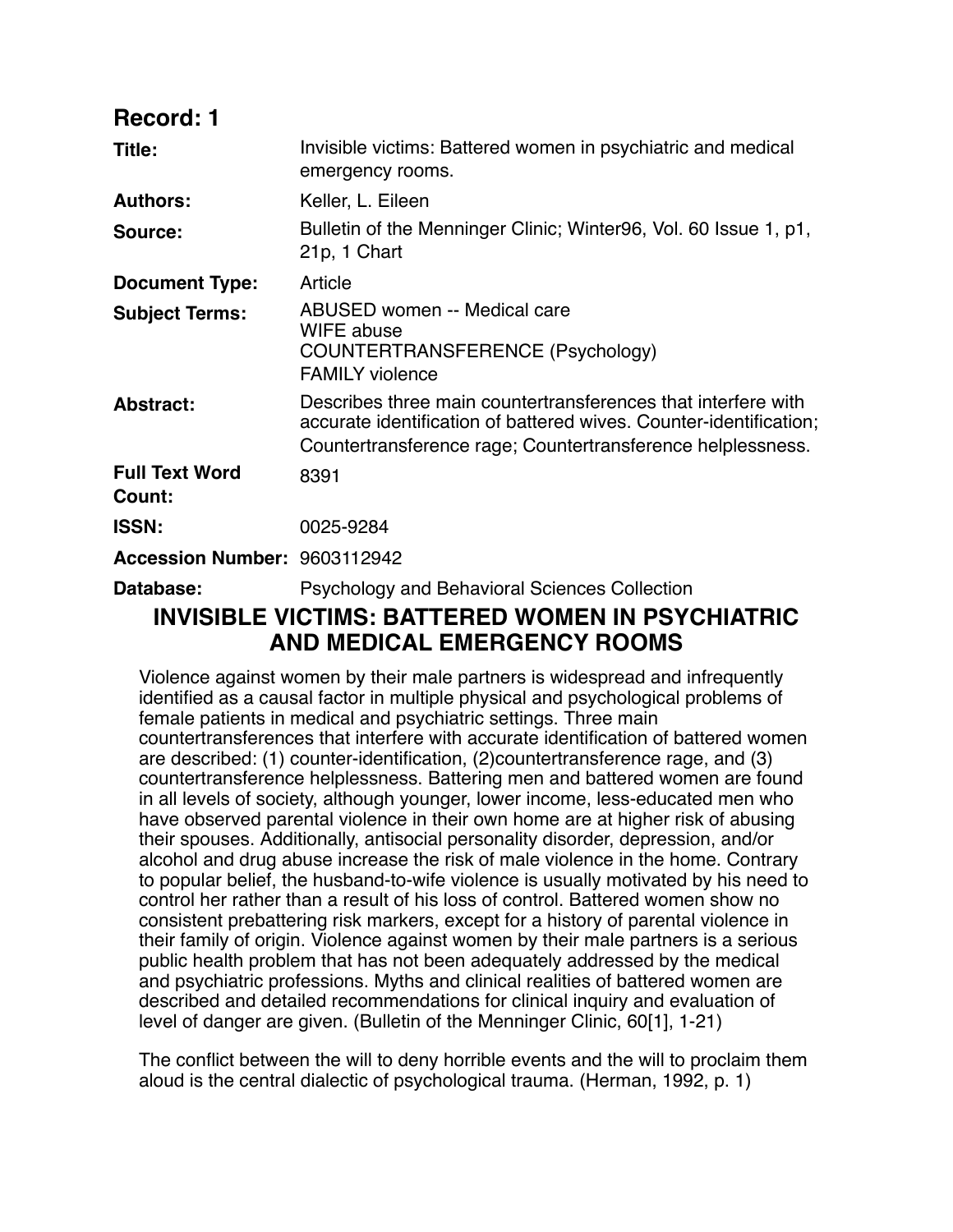Wife battering is the largest cause of injury to U.S. women, resulting in a larger number of injuries than auto accidents, muggings, and rapes combined. Up to 4 million women per year are abused by their male partners, with as many as 2 million suffering serious injury and 2,000-4,000 suffering death at the hands of their husbands, boy-friends, or former partners. Retrospective chart reviews in hospital emergency rooms indicate that while 30-3.5% of women seen in the emergency room have symptoms or injuries secondary to battering, the cause of the problem is identified in only 5% of those cases (Randall, 1990). Researchers have found that at least 30% of men who batter their wives also batter and/or sexually abuse their children (cf. Gelles & Straus, 1988; Walker, 1979). Additionally, mothers who are battered by their male partners are more likely to abuse their children than mothers who are not battered (Pagelow, 1992). The psychiatric and medical sequelae of this abuse are enormous.

While the number of men and women who hit their partners is about equal, most women hit their male partners in self-defense (cf. Gelles & Straus, 1988). Additionally, 95% of serious injury resulting from marital violence is caused by husband-to-wife violence. For these reasons, I have focused on psychiatric and familial sequelae of abuse of women by their male partners. I will review the demographics of partner abuse and related child abuse, identify the myths and cultural attitudes about family violence that interfere with adequate clinical response to victims, and describe the countertransference pitfalls that contribute to ineffective and damaging clinical responses. A strong case for increased training and formal guidelines for recognition and assessment of the sequelae of battering that undoubtedly affect many of our female patients will be made. I conclude with recommendations for more adequate clinical protocols for identification and treatment.

#### **Who is being beaten?**

An important point about violent men and the women they batter is that wife abuse, like child abuse, occurs across economic, racial, and social lines (cf. Burge, 1989; Hotaling & Sugarman, 1986). Abusers range from the stereotypical laid-off blue-collar worker who beats his wife up after drinking up his unemployment check, to the CEO of a large organization whose wife functions as a "super volunteer," hiding her bruises from her family and lying about her injuries to her physician (Gelles & Straus, 1988).

Gelles and Straus (1988) studied a national sample of 8,000 families and found that one eighth of the husbands had carried out one or more acts of physical aggression against their wives during the past year. Worse, more than 3 out of a 100 (1.8 million) wives had been severely injured by their husbands during the previous year. From 8% (Helton, MacFarlane, & Anderson, 1987) to 17% (McFarlane, Parker, Soeker, & Bullock, 1992) of pregnant women are battered during their pregnancy, resulting in birth defects, miscarriages, and high-risk deliveries with complications such as placental separation and pre-term labor (Saltzman, 1990).

Although extensive literature exists on the psychological sequelae of abuse, the connection between a history of abuse and psychiatric disorders has not been adequately integrated into clinical practice. In 1980, Post and coauthors reported a 50% rate of domestic abuse in a sample of female psychiatric inpatients. Four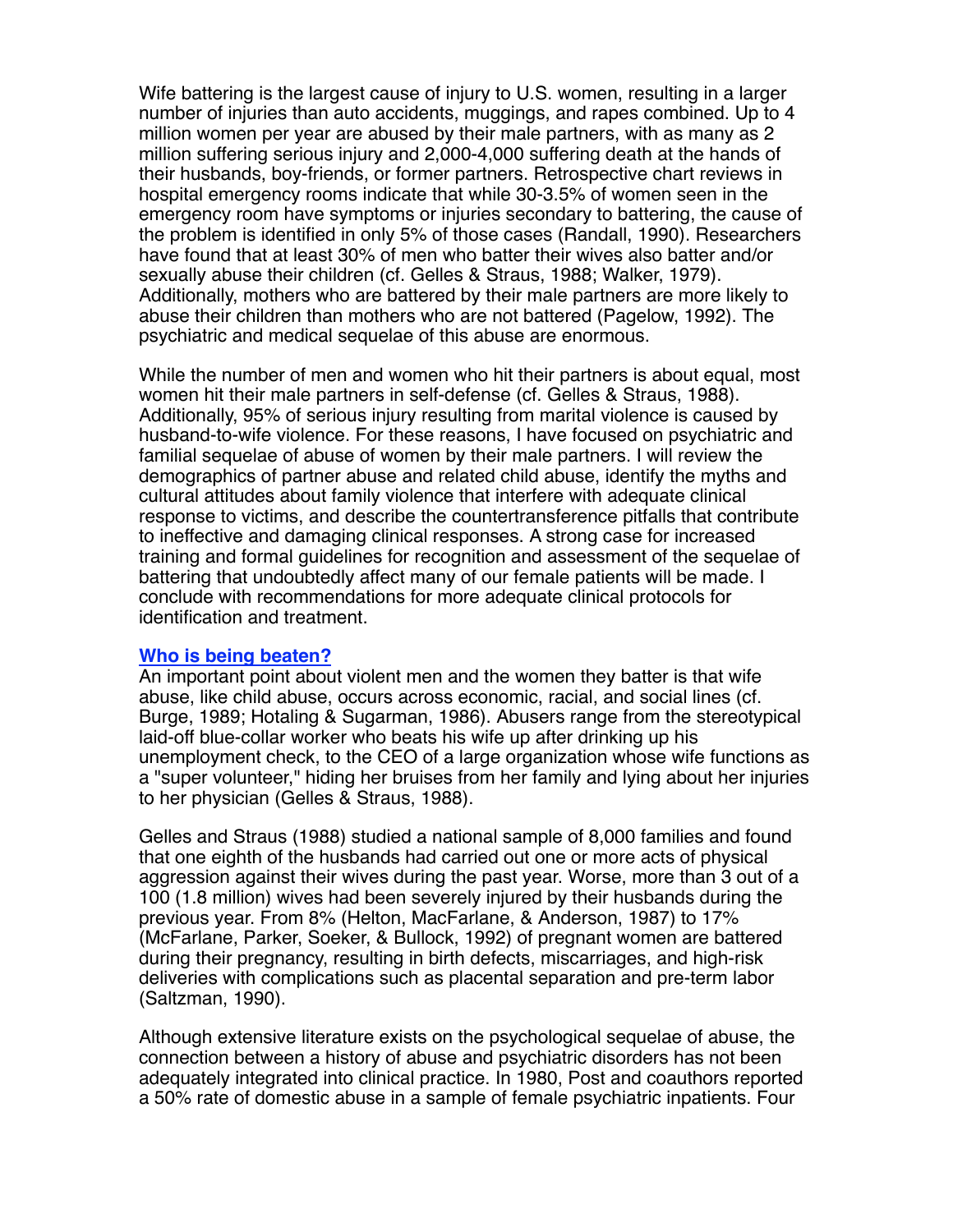years later, Carmen, Rieker, and Mills (1984) studied the relationship between psychiatric illness and physical and sexual abuse. They found that almost 50% of the female patients studied had histories of abuse and 90% of the abused patients were abused by family members. Of their female abused patients, 51% had been abused by husbands or former husbands. Although diagnosis did not reliably discriminate between abused and nonabused patients, abused patients required 30% longer hospitalizations than nonabused patients across different diagnoses. Three years later, Jacobson and Richardson (1987) reported that 64% of female psychiatric inpatients had experienced major physical or sexual assault during adulthood. The majority of assailants lived in the home. All of these researchers make the point that, contrary to popular belief, abused women do report abuse when asked in a safe setting. All recommended the inclusion of specific questions about abuse in routine psychiatric interviews. Because victims of violence rarely volunteer information about the abuse, and we have not incorporated routine inquiry about family violence into our clinical protocols, crucial information that could lead to more accurate diagnosis and treatment is missed.

#### **Who are they? Violent men/battered women**

Three kinds of research provide the information on battering men and battered women presented below: (1) clinical research on women who seek shelter, psychiatric attention, or medical aid; (2) recent research on men in mandatory treatment programs; and (3) research from large-scale, random population samples.

Until recently, researchers have focused almost exclusively on the women, searching for explanations based on the battered woman's personality. An analysis of the social and cultural beliefs about men, women, and relationships contributing to this almost exclusive focus is beyond the scope of this article. Suffice it to say that, while sexism has played a part in that exclusive focus, pragmatics have also played a part. Beginning with Snell, Rosenwald, and Robey's 1964 article, "The Wifebeater's Wife," researchers have found that the women are available to study while their husbands refuse to participate. The recent information on men who batter their wives is available because some cities have instituted mandatory arrest policies and developed diversion programs that result in something of a captive audience for research.

#### **Myths and realities of battered women**

The most common myth about battered women is that they are masochistic. The implications of this belief are that she asks for it; she enjoys being beaten; it's her own fault; she can and should control the batterer's behavior; and, finally, if she doesn't like being beaten, why doesn't she leave? Clinical interest is focused on her presumed underlying psychopathology rather than on the question of why the batterer is beating her. The following summary of research will show that there is little or no substance to these myths.

Fifteen years of research have failed to confirm any psychological risk factor or predisposing personality to account for being victimized by husbands (cf. Burge, 1989; Gelles & Straus, 1988; Rosenbaum & O'Leary, 1981). There is no typical woman victim. As with battering men, women of all ethnic groups, economic classes, educational levels, as well as psychological states, and so on, are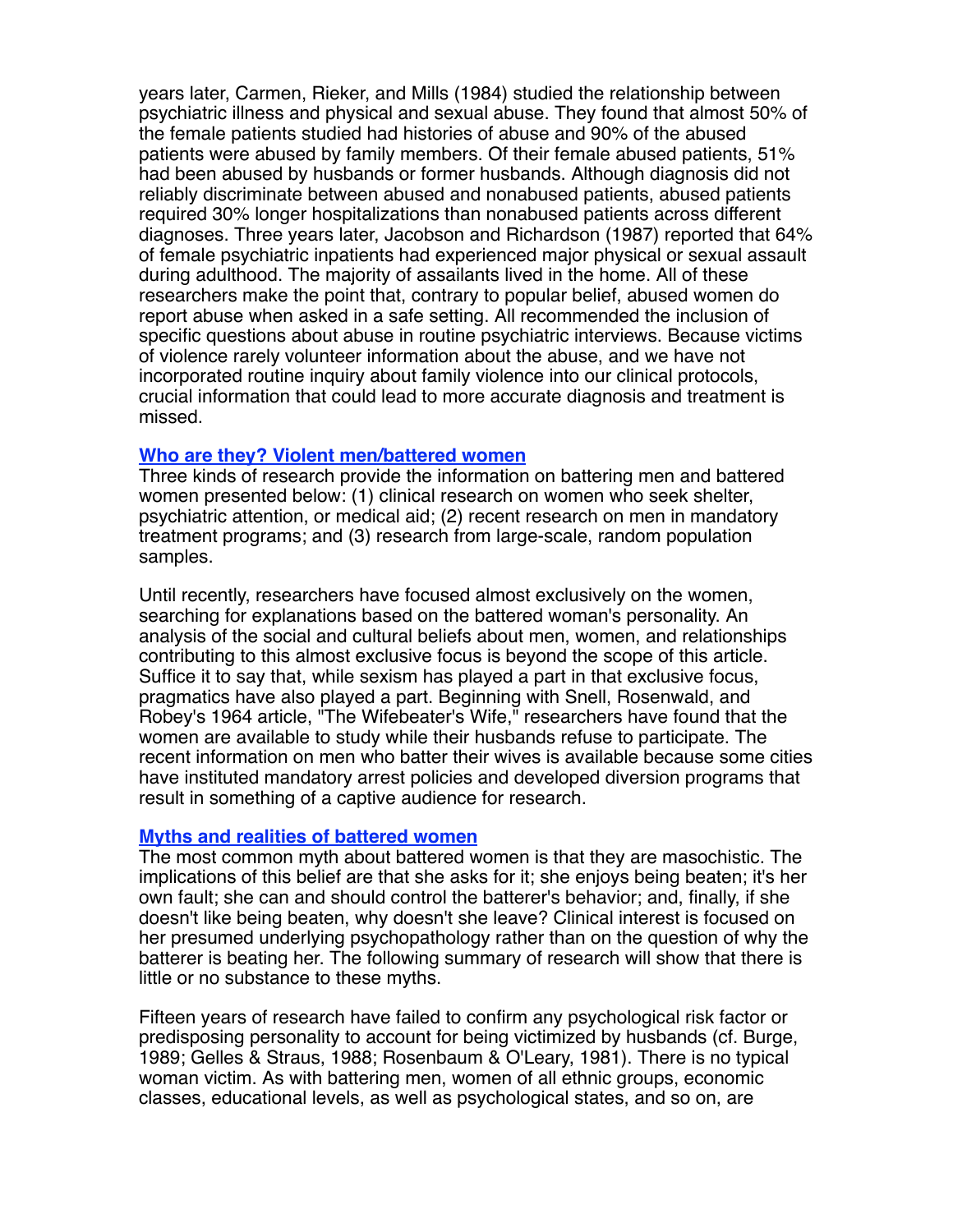battered. The only clear and universal risk factor is being female. In their review of research on husband-to-wife violence, Hotaling and Sugarman (1986) found only one factor that consistently discriminated between battered and nonbattered women: witnessing violence between parents as a child. However, the majority of those who witness parental violence do not go on to violent marriages (Emery, 1989). While younger women are more likely to be battered than older women (Hotaling & Sugarman, 1986), age is no protection. Battering of wives accounts for a significant amount of elder abuse (Arnold & Jeffries, 1983).

The effects of being battered bring women to the attention of clinicians for varied physical and psychological ills: Hilberman and Munson (1977-78) reviewed cases of women referred by the medical staff of a rural health clinic for psychiatric evaluation and found that 50% of those referred were being battered by their husbands. The battering history was known by the referring physician in only 4 of 60 cases. Reasons for referral ranged across a spectrum of psychiatric problems, from depression and anxiety to chronic tranquilizer and analgesic use. Almost all of their sample of 60 women had made frequent visits to physicians for somatic complaints, anxiety, suicidal behavior, and insomnia. Long-term effects of chronic violence and living in constant anticipation of violence include fear, confusion, and acute feelings of powerlessness. Chronic fatigue and tension, exaggerated startled reactions, and sleeping and eating disturbances are common.

A large-scale, random-sample research project confirmed the clinical findings. Women who are being beaten have much higher rates of depression, somatic complaints, and suicide attempts than women who are either normally adjusted or unhappy but not battered (cf. Gelles &: Harrop, 1989). Women who are being beaten have a higher incidence of drug and alcohol abuse and dependence, secondary to battering (Burge, 1989). Women are frequently misdiagnosed with affective disorders, anxiety disorders, and personality disorders as the primary diagnosis because the trauma that causes the symptoms is unidentified. Posttraumatic stress disorder is likely to be the most appropriate primary diagnosis for battered women (Burge, 1959) even if other diagnoses are concurrent.

#### **Why doesn't she leave?**

The mythology of battered women is that they do not leave violent relationships. In fact most battered women do eventually leave[a] (Okun, 1986). Campbell (1989) found that battered women and women experiencing serious problems, but not violence, in their relationships, took about the same length of time to end the relationship. She found that the battered women were deeply attached to their batterers and that they, like women ending unhappy but not violent relationships, went through a grieving process as they separated from the batterer. She concluded that the failure of researchers to compare battered women with an appropriate comparison group of maritally unhappy but not battered women has resulted in negative stereotyping.

Gelles and Straus (1988) found that wives who are hit make varied, frequent, and persistent efforts to stop the hitting. They leave, they talk to their husbands between violent episodes, they seek help from his family and friends, they call the police, they seek restraining orders, and they divorce.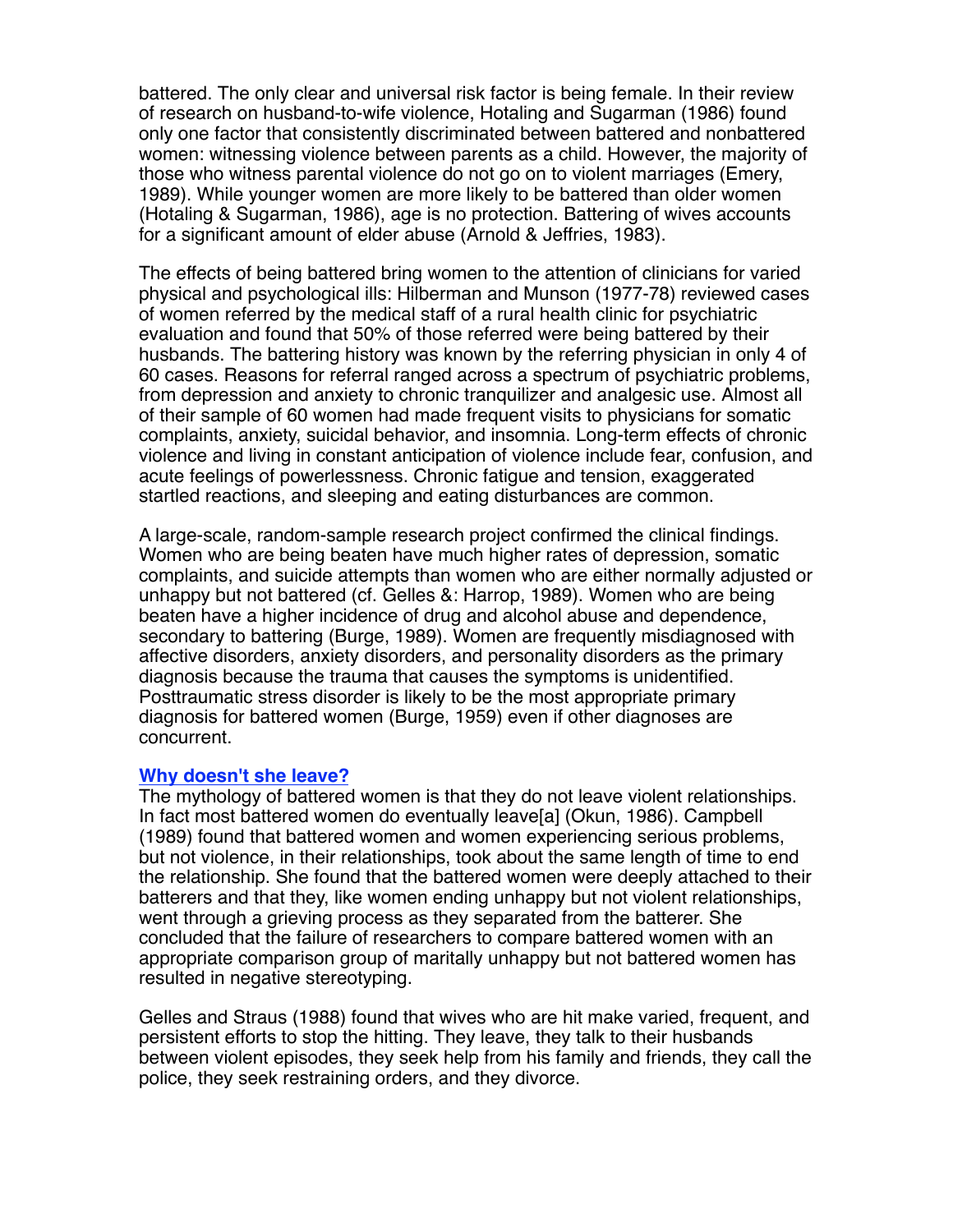Because researchers have considered the question "Why doesn't she leave?" more important than the question "Why does he hit?," we have a great deal of understanding of the realistic pressures on women to stay and the behavioral, emotional, social, and economic as well as physical safety issues involved in decisions to stay or to leave.

There are four classes of explanations of the battered woman's difficulties in leaving: (1) socialization to believe in her responsibility to preserve the family unit, to provide a father for her children, and to control her husband's behavior by pleasing him (cf. Pfouts, 1978); (2) lack of economic resources and independent ability to provide for herself and her children (cf. Gelles & Straus, 1988; Pfouts, 1978); (3) her often realistic belief,[b] based on previous experience of her husband's capacity for violence, that he will carry out his threats to kill her, himself, the children or all of them, if she does leave; and (4) the intensity of the traumatic bonding that occurs in these highly charged relationships with intense periods of violence interspersed with intense emotional bonding (Dutton & Painter, 1981). Any or all of these classes of explanation may account for an individual decision to stay in a violent relationship. However, such clinical research must be balanced by the research indicating that, in fact, battered women do make active and continued efforts to stop the violence, including leaving.[c]

#### **Characteristics of batterers**

There is consistent support for some markers of risk for husband-to-wife violence in men, across both clinical and demographic studies. Younger, lower-income, less-educated men are more at risk for wife abuse (Gelles &: Straus, 1988; Hotaling & Sugarman, 1986), although, as stated, wife battering occurs in all social and economic classes. Men who observe parental violence as children are more likely to hit their wives (cf. Gelles & Straus, 1988; Hotaling &; Sugarman, 1986; Walker, 1979). Dinwiddie (1992) found that batterers have higher rates of antisocial personality disorder (ASD), alcoholism, and depression. When alcoholism coexists with either depression or ASD, the incidence of violence doubles from 50% with either alcoholism or ASD and 30% with major depression, to 80% (alcoholism and depression) and 93% (alcoholism and ASD) (Bland & Orn, 1986).

Walker (1979) and Hilberman and Munson (1977-1978) studied severely battered women and reported their husbands to be dependent, pathologically jealous, likely to abuse alcohol, to have low self-esteem, and to have poor impulse control. One study documented a high incidence of head injury in batterers as compared to nonbatterers (Rosenbaum & Hoge, 1989). Batterers are also likely to blame others for their behavior (cf. Harris & Bologh, 1985; Walker, 1979) and 30% of them are likely to sexually and/or physically abuse their children (cf. Gelles & Straus, 1988; Hilberman & Munson, 1977-1978; Walker, 1979) as compared to about 5% of the general male population.

Clinically, men who batter are reported using violence as an outlet for any unpleasant feelings, have unrealistic and extreme needs for attention and reassurance, are easily triggered into angry outbursts, and suffer from extreme fears of abandonment (Walker, 1983). Contrary to popular belief, the battering is rarely secondary to a loss of control. Rather, hitting is motivated and deliberate,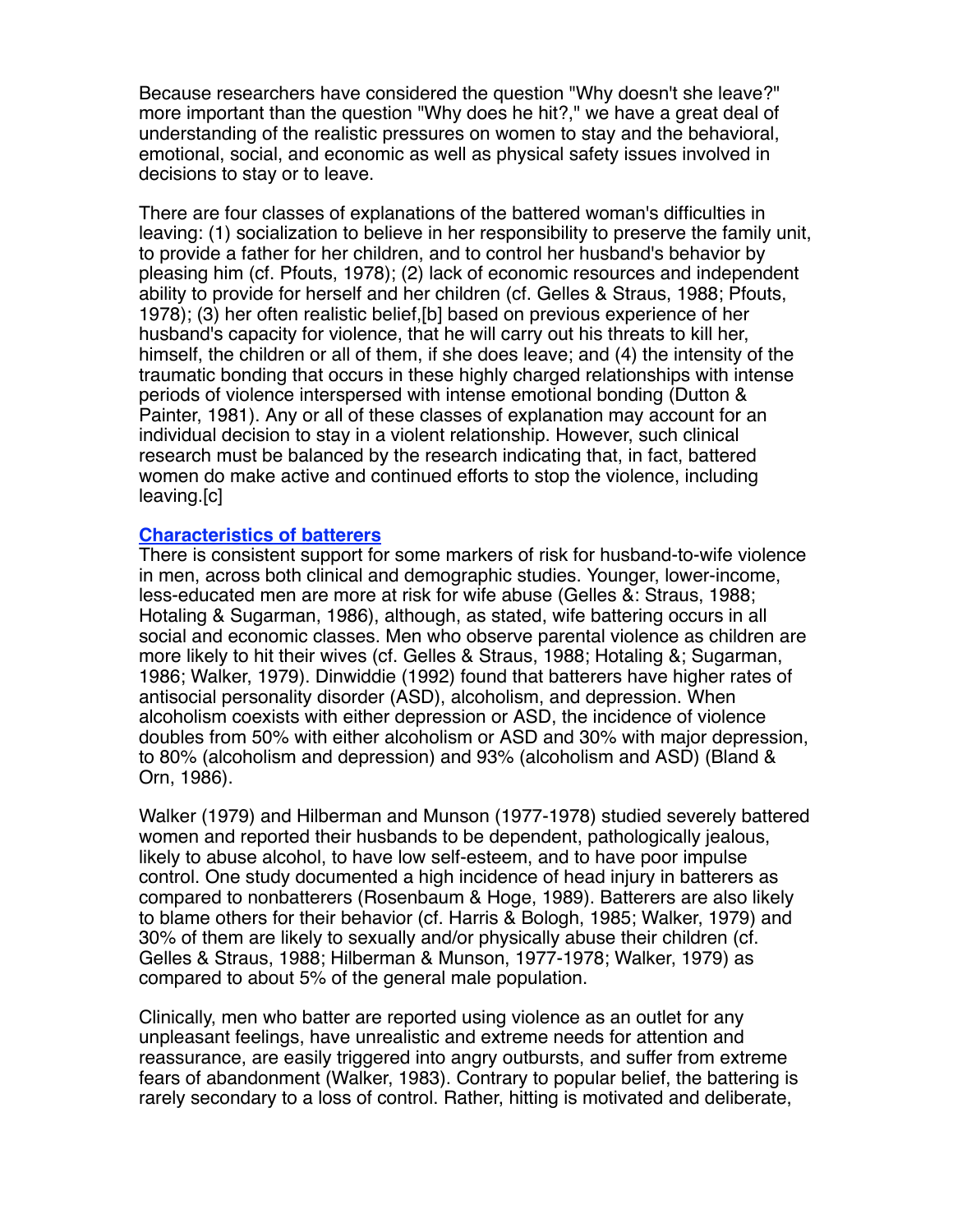with the goal of intimidating and controlling the woman (Davidovich, 1990). Batterers are described as histrionic, that is, as displaying emotion on the basis of the perceived social effect of that display (Davidovich, 1990). Parenthetically, some clinicians believe that the increased danger of lethal violence at the time of separation, as well as the increases in battering during a woman's pregnancy, are secondary to the extreme abandonment fears and infantile dependency of battering men (cf. Hanks, 1993).

The implications for psychiatric and medical emergency rooms are clear. Wife abuse is costly in human suffering and in larger costs to society. However, these implications have been made and reported and still we have not responded with training and with routine inquiry. In spite of repeated calls to action over the past 15 years, medical and psychiatric emergency rooms, as well as family physicians, have not established routine inquiry about family violence in medical and psychiatric interviews or added family violence training to residency programs ("Violence education," 1991).

## **Why aren't we asking? Countertransference resistance to identification of battered women**

Social and cultural issues play a part in the failure of clinicians to identify family violence, specifically the notion of the privacy of the family as well as residual beliefs about the male's primacy in the family. Acts that would be considered crimes if committed outside the family are considered private when committed against a family member, particularly against an adult woman. The boundaries of privacy have diminished in relation to children, with mandated reporting laws in all 50 states, but these boundaries still surround wives, elders, and siblings.

Denial of the existence of violence in the family also plays a role in the failure to identify wife battering. Violent families disturb our cherished notions of the family as a safe haven. These important social and cultural factors are covered extensively in the medical and psychological literature (cf. Finkelhor et al., 1983; Gelles & Straus, 1988; Symonds, 1979). The following discussion will describe the unconscious and conscious countertransference[d] reactions to victims of battering that interfere with the use of empathy to aid in identification and adequate treatment. While a full discussion of empathy as a tool in clinical evaluations is beyond the scope of this article, discussions of the clinical usefulness of identification combined with self-observation are briefly reviewed.

Reich (1960) viewed trial identifications, putting ourselves in the patient's place in order to achieve empathy, as the basis of empathy, with the crucial caveat that the therapist must be able to first observe his or her identification with the patient. Secondly, the therapist must adequately contain and process his or her own evoked response in order to achieve a therapeutic response rather than a countertransference enactment. Hausner (1993) describes the clinical utility of trial identifications that must be recognized and tolerated in order to achieve empathic understanding. Victims of violence evoke anxiety in the clinician, resulting in resistances to identification and reaction against identification (Hoppe, 1967). In addition, evaluation of a battered woman in any clinical setting has the elements of a crisis setting that conspire to create pressure on the professional to act rather than think (Hausner, 1993).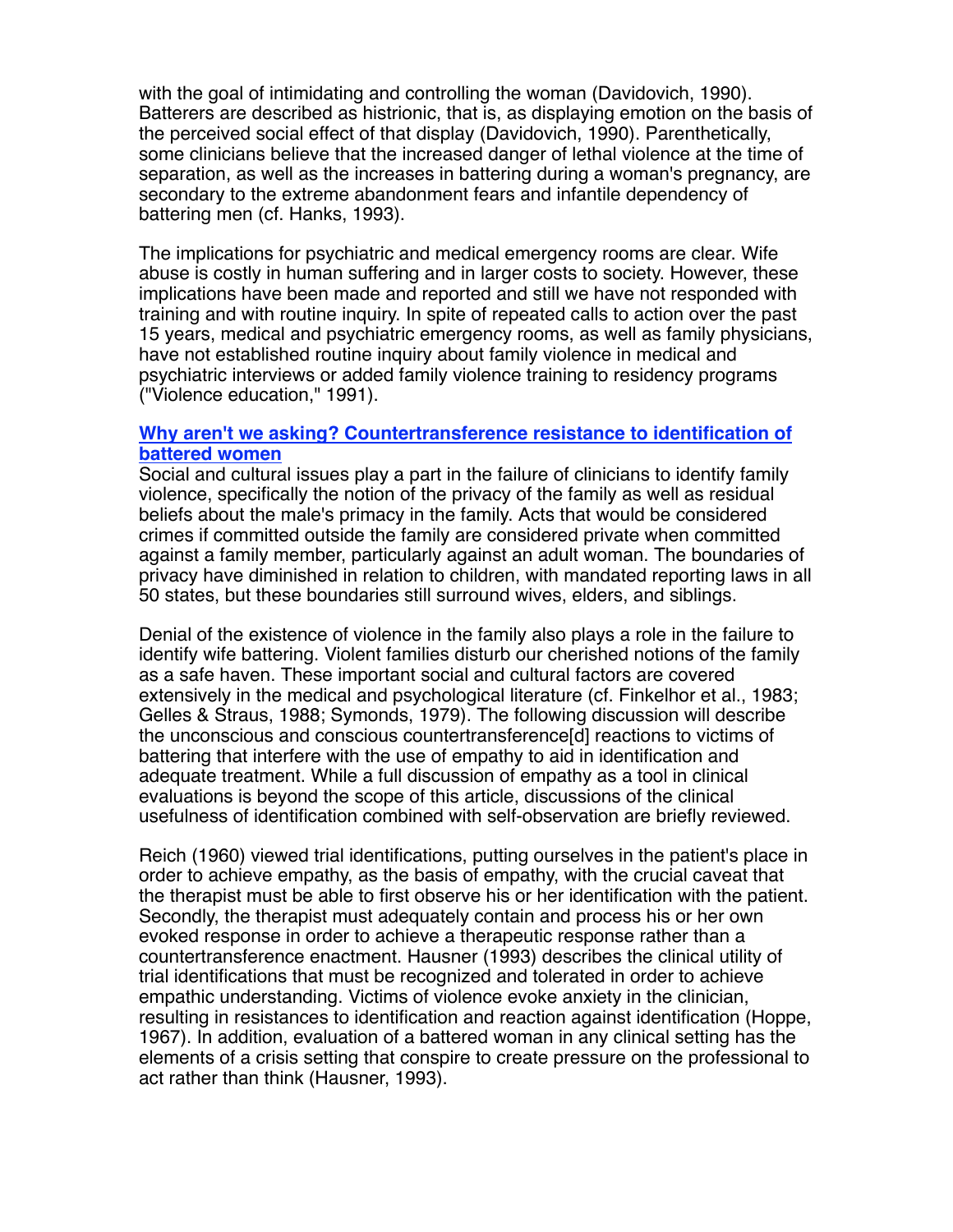Clinical effectiveness depends in part on trial identifications, which are used by the clinician to increase empathy and understanding of the patient's experience. When faced with a battered woman, the clinician may be overwhelmed with conflicting sets of feelings and active resistance to identifying with her.

Additionally, common denial, minimization, and rationalization can interfere with offering adequate help. As with any complex and trying countertransference, the clinician's willingness to examine, understand, and manage his or her own responses is crucial to maintaining an adequate therapeutic stance. Three main countertransference responses that stand in the way of an adequate clinical response to family violence are described below: (1) Counteridentification, an unconscious and conscious rejection of identificatory impulses; (2) countertransference rage against the assailant; and (3) countertransference helplessness combined with anxiety heightened by the realistic danger to the patient. Each of these results in greater defensiveness and less capacity for containment of the patient's and the clinician's anxiety by the clinician.

#### **Counteridentification**

Counteridentification, or the need to establish difference and distance between oneself and another, is a defense against identifications that evokes strong anxiety. Intense anxiety can be evoked within the clinician faced with a victim of violence when cherished unconscious beliefs about the degree of control one has over one's safety are challenged. M. Symonds (1975) describes the phenomenon of blaming the victim as stemming from a basic need for humans to find rational explanations for brutality. The most common form of counteridentification against battered women is the mistaken application of the label "masochistic" to her.[e] With one stroke, the violence has been explained by reference to the victim's personality, her psychopathology is seen as the cause of her victimization, and the anxiety evoked in the clinician by her suffering is reduced. A. Symonds (1979) finds two bases for the myth of masochism in battered women: first, the universal human tendency to reject and blame the victim, and second, Freud's theory of masochism in women. She described the myth of masochism as based on a dynamic explanation: Women are being beaten because they seek out violent men. They seek out and stay with these men because they derive satisfaction from suffering. This explanation ignores the extent of wife battering and the high likelihood that batterers have a history of violence prior to entering the relationship (A. Symonds, 1979). In addition, the use of the explanation of masochism has not been recognized as evidence of the clinician's defense against the human anxiety associated with facing a victim of an assault by an intimate family member (M. Symonds, 1975).

Because of advances in our understanding of the effects of traumatic events on victims of severe trauma, we now know that chronic abuse causes serious psychological harm. Therefore, we should not assume preexisting psychopathology in those who demonstrate severe psycho-pathology after severe trauma. "While some battered women clearly have major psychological difficulties that render them vulnerable, the majority show no evidence of serious psychopathology before entering into the exploitative relationship" (Herman, 1992, p. 116). Ordinary, psychologically healthy people can become trapped in prolonged abusive situations and suffer severe and crippling psychological consequences. For example, hostages are known to develop pathological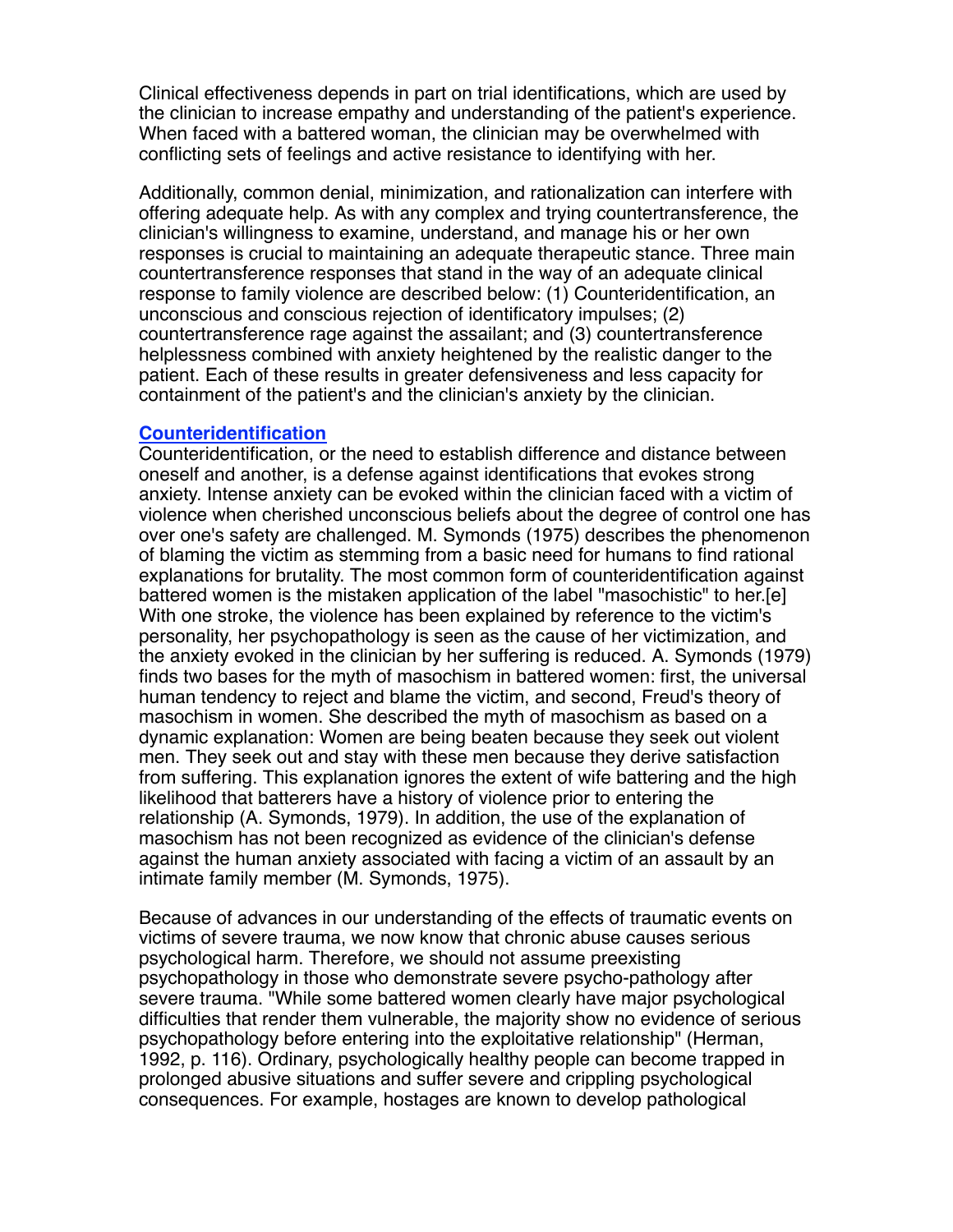attachments to their captors.[f] Instead of conceptualizing the psycho-pathology of the victim as a response to an abusive situation, clinician's have frequently attributed the abusive situation to the victim's presumed underlying psychopathology. Locating the cause of the victimization in the battered woman enables us to maintain our self-protective belief that we can prevent such misfortune from befalling us. This defensive maneuver also allows us to avoid dealing with the questions raised by the extent and frequency of abuse of women by their male partners and husbands and by cultural complicity in the continuation of that abuse.

A blaming and/or rejecting response is likely to actively contribute to the stress and trauma of the battered woman, as she is simultaneously held responsible for her husband's violence and is helpless to prevent his assaults on her. These attitudes and defensive responses result in the clinician asking the victim judgmental questions such as, "Why did he do that to you?" or, "Why don't you leave?" Difficult as one might find it to believe, counselors and ministers (and physicians!) continue to advise women to keep a better house or make sure dinner is hot, urging them to understand why their husbands are so angry with them, or teaching them communication skills (S. Hanks, personal communication).

Clinical vignette: A 38-year-old married woman with two children went to her male physician with a broken and badly bruised arm. He asked her in an angry voice, "What did you do to make your husband so angry?" He then told her that "no man would do this to his wife without a good reason." (L. Morales, personal communication, 1994).

Statements such as this support the illusion that the woman controls her husband's or lover's violent behavior. She may agree with the mistaken belief that she is in control. As a result of intermittent reinforcement, she has been trained to believe she can control violent outbursts on his part. She is also motivated to believe in her control as a defense against petrifying terror. When she is seen in the emergency room or after a suicide attempt, her omnipotent illusions of control have been shattered and she is more open to accepting her inability to control her husband's or lover's violence. It is therefore very damaging to have a professional reassert her omnipotence by treating her in any way that implies her responsibility for the violent outburst.

The distance achieved by these defensive maneuvers restores the clinician's feeling of safety, but reduces his or her clinical effectiveness. By defending against trial identifications, the clinician loses a valuable tool for establishing a therapeutic alliance and empathic understanding of the patient.

## **Countertransference rage and helplessness: Projective identification in the evaluation of battered women**

Projective identification is a complex process with both interpersonal and intrapsychic elements. Ogden (1982) described projective identification as the patient's complicated and multifaceted projection of unacceptable personal aspects of himself or herself into the therapist, who then becomes unconsciously identified by both patient and therapist with those projected aspects of the patient. In addition, the patient acts in ways that bring subtle and not so subtle pressures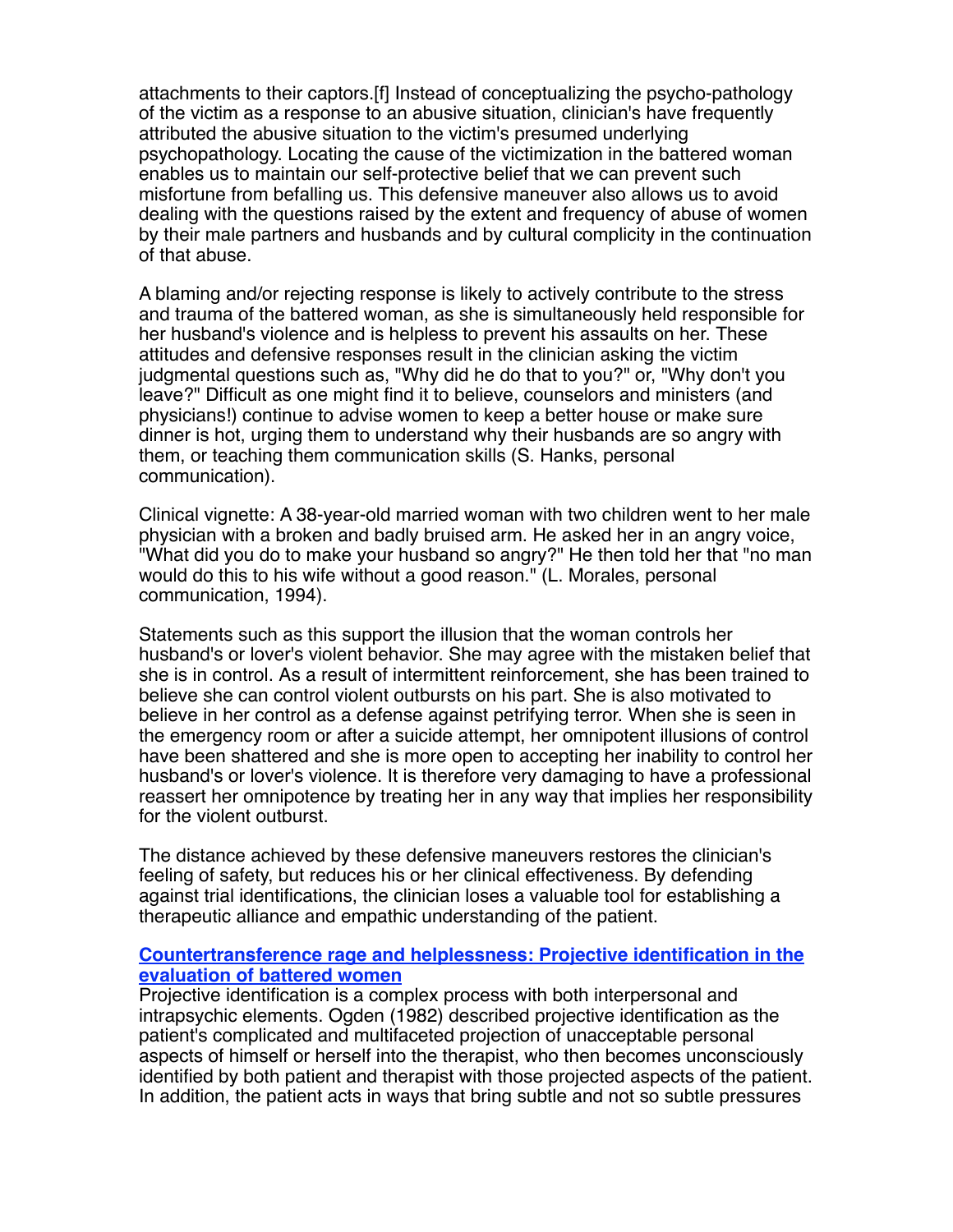to bear on the therapist to enact the identificatory elements. The patient is relieved, for the moment, of the pressure of the projected experience while the therapist identifies with those projected aspects of the patient.

When we ask women if someone is hurting them, we may be outraged and horrified at the descriptions of the battering. Women are struck with hands, fists, and tools; are choked, slammed against walls, beaten in the abdomen and breasts, sexually assaulted, stabbed, shot, imprisoned, and forced to watch their children and pets being abused; and their property is destroyed. Many battered women exert fierce control over their own rage. They have seen and felt what uncontrolled rage can do, and are often terrified of their own rage toward the perpetrator. The woman may appear dispassionate or minimize what she is reporting, as we feel her rage via projective identification (Hanks, 1993). The clinician may feel overwhelmed by horror and rage against the assailant.

In a study of psychiatric inpatients, Carmen, Rieker, and Mills (1984) found that female victims of abuse directed aggression against themselves in overt as well as covert ways, but did not usually acknowledge rage against their abusers. The apparently passive or impassive battered woman may be warding off rage out of fear of losing control of her own violence, and may project her rage into the clinician.

Containing the rage and horror is essential to forming a therapeutic alliance with the battered woman. If the therapist acts out the patient's rage, the patient is left holding only her feelings of love, empathy, and protectiveness toward her abuser, whom she will view as needing protection from the enraged therapist. Hanks (1993) recommends that any therapists working with battered women balance their caseload with assailants, in order to avoid overidentification with either. (The converse is obviously necessary as well.)

Severely battered women can develop a sense of helplessness in the face of overwhelming and unpredictable violence. Similarly, clinicians faced with a battered woman who feels--often realistically--trapped by economic, emotional, social, and psychological circumstances may experience the same helplessness and hopelessness that the patient is feeling. Her fear may be read as passivity or ambivalence. She may be struggling to predict the consequences of "telling" and assessing her degree of danger, as the helping professional becomes impatient and frustrated with what is mistakenly labeled denial, lying, or protectiveness.

Paralysis resulting from the fear that any action may increase the danger is a common feature of victimization (cf. Herman, 1992; Hilberman & Munson, 1977-1978). Clinicians must be able to tolerate both the patient's and their own feelings of helplessness without becoming controlling or sadistic. Overidentification with the patient can result in wishes to rescue her or to take over for her. Or, the opposite can occur if the therapist develops a sadistic countertransference to the battered woman's state of traumatic infantilism (M. Symonds, 1975) and harshly rejects her. This can occur if the clinician finds unbearable the combination of terror and helplessness that the battered woman experiences (Hilberman & Munson, 1977-1978) and inspires. Both overidentification and harsh rejection can prolong dependency, worsen the patient's experience of helplessness, increase her shame, and undermine the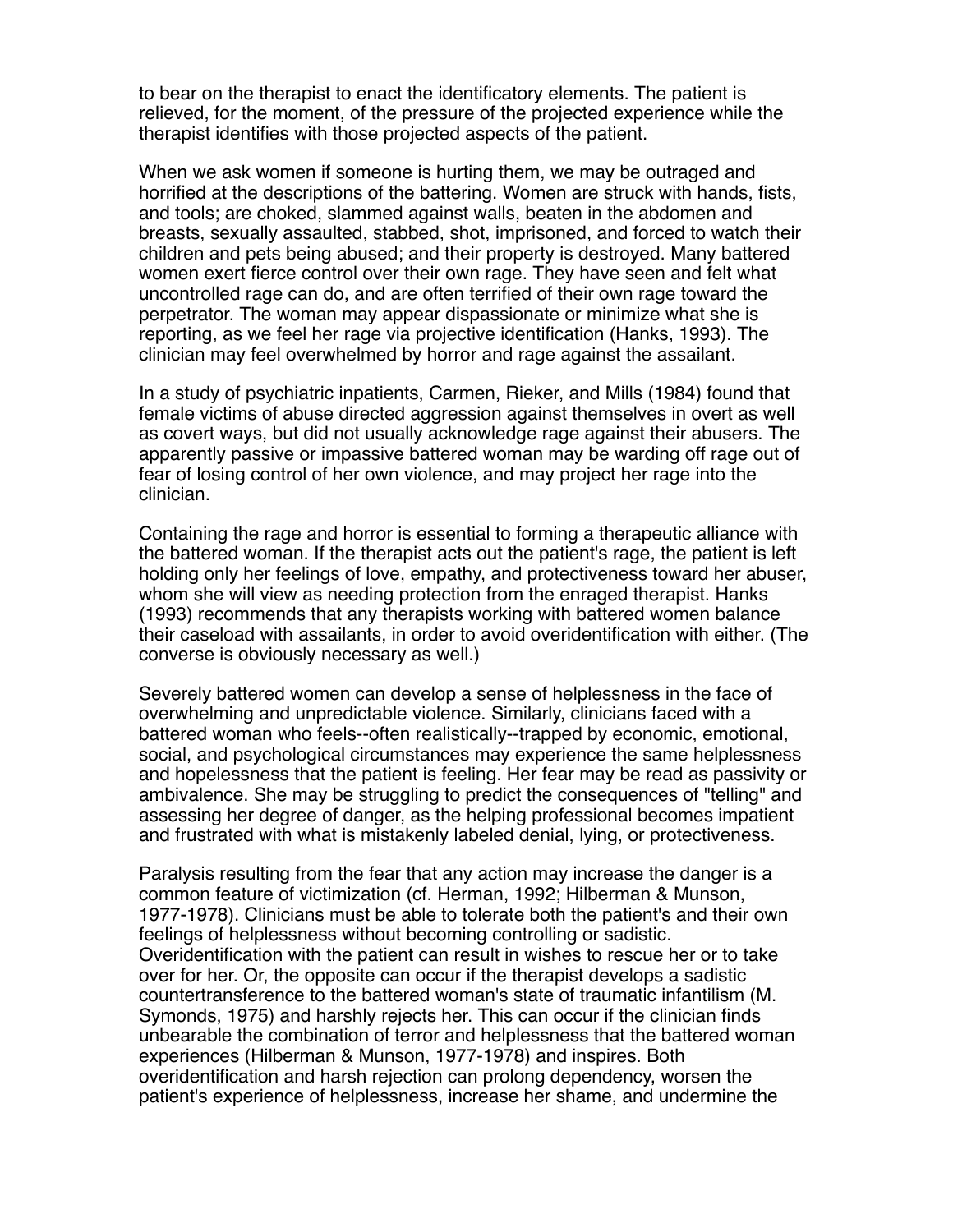development of a therapeutic alliance.

The literature on victims explicitly recognizes that those who have been traumatically victimized must be able to make decisions if they are to combat the paralysis resulting from terror. This helps reduce shame, self-blame, and learned helplessness (cf. Herman, 1992). A harsh, rejecting stance can increase the patient's self-blame and increase the sense that the batterer is the only secure (though highly dangerous) object, while an omnipotent, controlling stance can further deplete the patient's sense of agency and self-esteem.

By thinking about and understanding these reactions rather than acting on them, one can be in a better position to understand both the realistic dangers to the woman and the psychological interference with her capacity for self-protective action. Consultation and the support of a working group are also very helpful in preventing burnout and/or loss of perspective (Hanks, 1993). Also crucial is information and understanding of the causes and effects of abuse as well as familiarity with community resources (Council on Scientific Affairs, 1992; Feldman, 1992) and a firm, expressed conviction that violence is an unacceptable solution to family problems.

#### **Dangers to the children**

Children who witness violent assaults on their mothers are at greater risk for cognitive problems, social problems, behavior disorders (boys), depression and increased aggression (boys), and higher likelihood of suffering violent assaults (girls) (cf. Rosenbaum &: O'Leary, 1981). Those children who are also attacked by their fathers or their mothers' male partners are at even higher risk for psychological, academic, and social problems (cf. Hughes, 1988). Additionally, children exposed to marital violence are more likely to both consider violence an appropriate means of solving conflict and to use violence themselves (Jaffe et al., 1989).

The developmental stage and the gender of the children who witness marital violence influence the effects of the violence (Jaffe et a!., 1990). Infant witnesses are characterized by "poor health, poor sleeping habits, and excessive screaming" (p. 40). Preschoolers display hiding, shaking, and stuttering, as well as excessive irritability and yelling. Younger children in shelters have more somatic symptoms as well as behavioral regressions, such as loss of toilet training (Jaffe et al., 1990). Fantuzzo and coauthors (1991) reported that conduct problems and emotional problems were associated with verbal and physical violence in the home; when the families were in shelters, presumably with a group of children exposed to higher levels of violence toward their mothers, the children were also found to have lower levels of social functioning.

By the time these children enter primary school, gender-related differences surface. Boys are more disruptive, more aggressive, and throw severe temper tantrums. Girls are more likely to become withdrawn, passive, and clingy, as well as to display a wide array of somatic symptoms. As girls mature, they are more likely to be victims of physical violence from boys they date than are girls from nonviolent homes. Boys are more likely to be physically violent to the girls they date and later marry.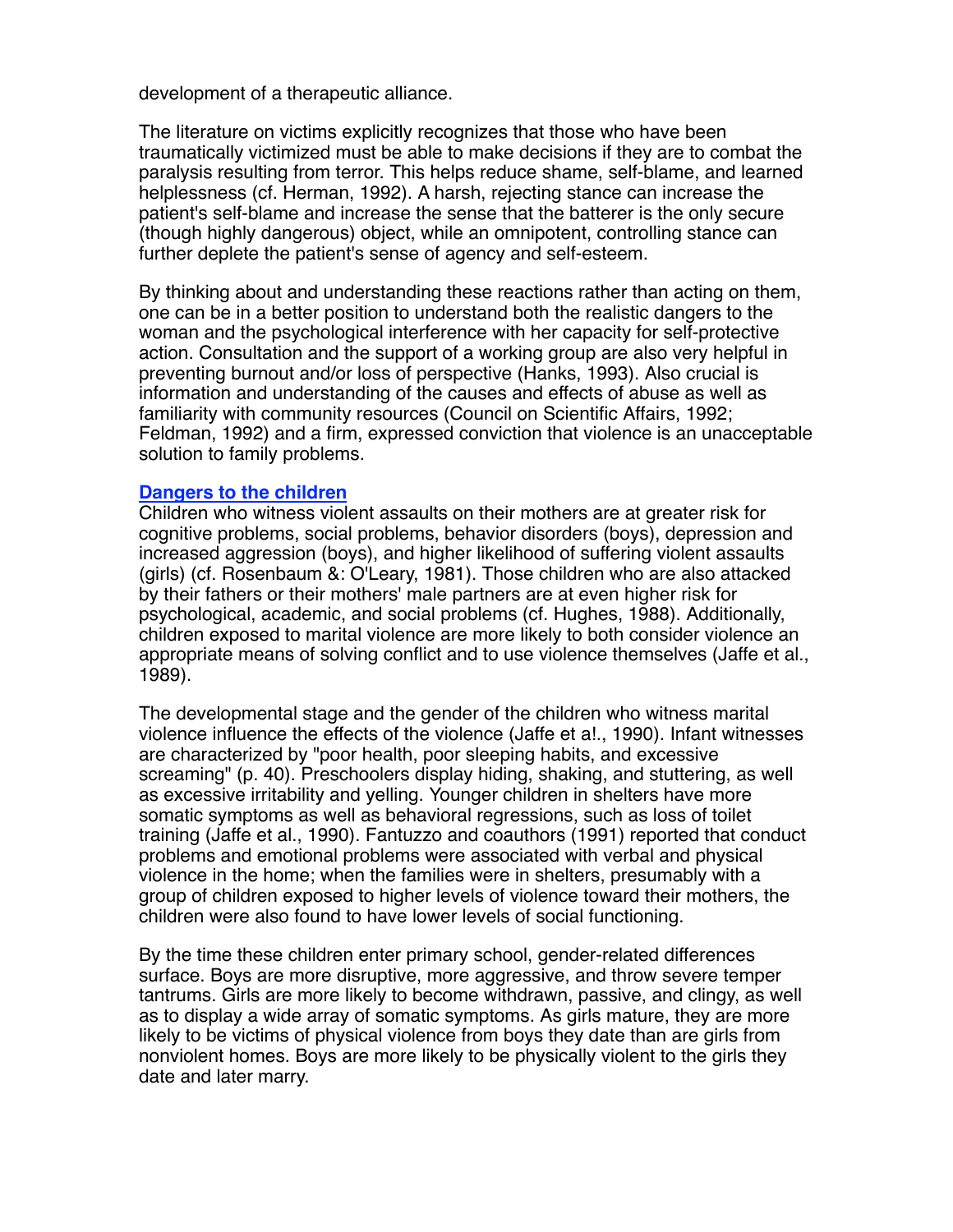Older children and adolescents have learned to accept and expect violence. They may blame their mothers for the violence and resist her efforts to leave. In shelters, teenagers have been noted to exert pressure on their mothers to return home. Aggression may be the adolescent's main problem-solving strategy, and many have been known to join their fathers in beating their mothers after years of witnessing violence. Anxiety symptoms such as nail-biting and hair-pulling are common, and adolescents from violent families often run away.

Pregnancy is no protection against being battered by male partners. In fact, pregnancy appears to increase the risk of battering. Saltzman (1990) found that 154 out of 1,000 women were assaulted during the first four months of a pregnancy, and 170 out of 1,000 were assaulted by their partners during the fifth through ninth months (cf. Gelles & Straus, 1988).

The negative effects on children from violent homes are likely to be multifactorial. Mothers are generally the primary parents in U.S. families. Battering by husbands has serious negative consequences, physical and psychological, for the female victims. Depression, dissociative states, anxiety, and somatic symptoms are common secondary consequences of marital violence. There is a significant body of research in child development that documents the negative impact of mothers' depression on the development of their children (cf. Kochanska, 1991). The children depend on their mother's ability to buffer them from the negative effects of violence. As both her physical and psychological suffering increases, her ability to shelter her children decreases.

## **Inquiry about abuse in clinical interviews**

For a variety of reasons, including fear of the perpetrator, fear of intervention by authorities in the family, and shame, women rarely volunteer information about violent assaults on them by their husbands or boyfriends. Because of constraints imposed by shame and fear, inquiry about domestic abuse requires the same tact and delicacy that clinicians practice with regard to other sensitive and anxietyprovoking matters, such as child abuse or suicidal ideation. As in any clinical interview, the patient's perceived safety will determine the degree of openness and cooperation with the interviewer. And the issue of safety has even greater relevance for a woman who is being beaten at home. First, any inquiry regarding injuries or assaults must take place outside of the presence and bearing of the possible assailant. Second, the type of question asked and the tone of the questions will influence the possible responses. It is essential to maintain an open, nonblaming stance when inquiring about family violence. For example, the question "Is your husband beating you up?" may elicit a protective or denying response, while an empathic comment such as "You seem frightened. Is anyone being hurt at home?" may elicit a more open response. Medical research clearly demonstrates that, contrary to popular belief, when asked in a nonjudgmental and empathic way, in a safe environment, women will disclose abuse {cf. Stuart &: Campbell, 1989). One must not mistake her fear and the necessity for her to assess the risk to herself and her children for neurotic anxiety or ambivalence.

## **Clinical example**

A 39-year-old Caucasian married woman was referred for individual treatment following one year of couples therapy with an experienced psychologist. The couples' therapist informed the individual therapist that the couple had intractable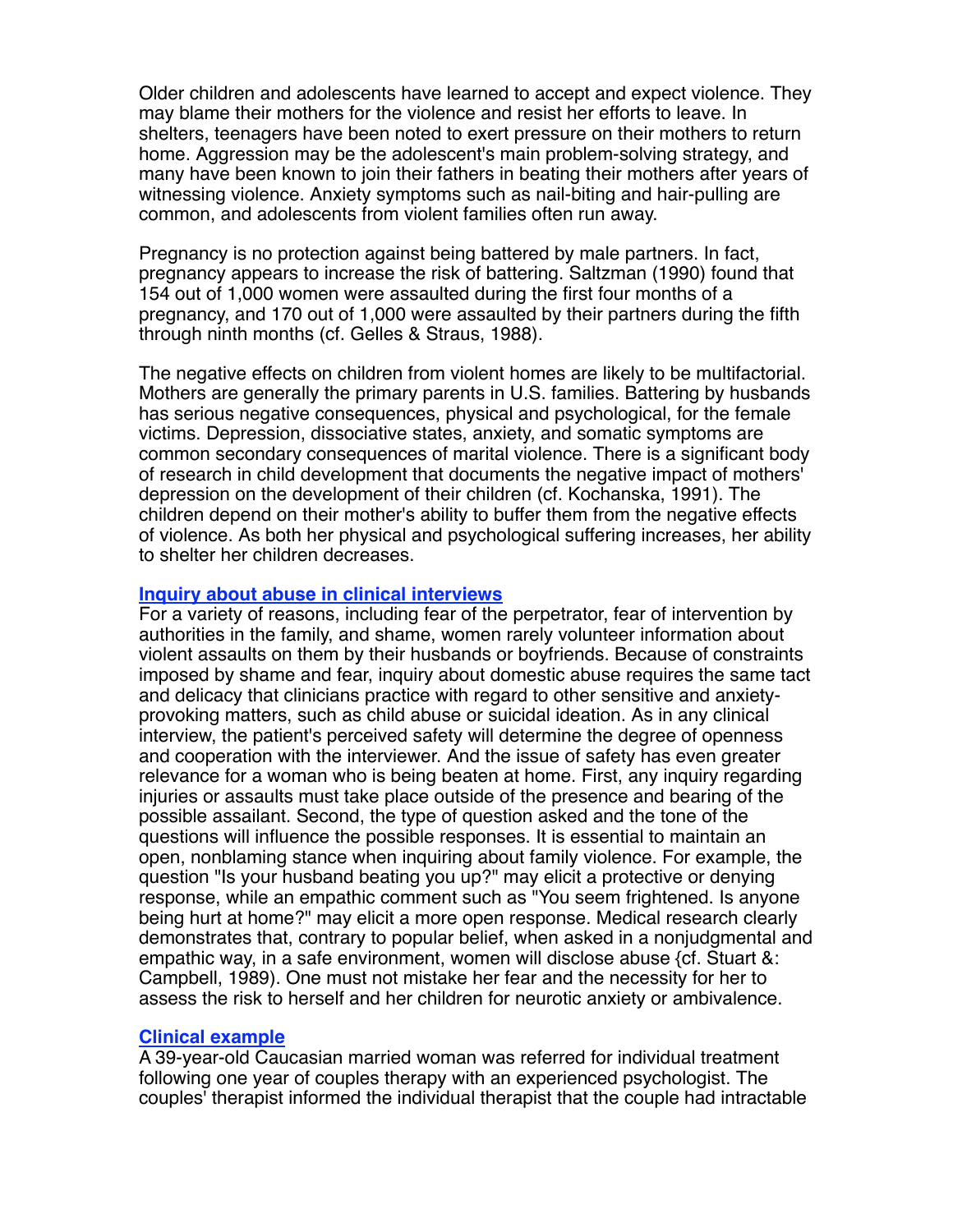difficulties in communication that had brought the treatment to a halt. She felt that they could not improve their relationship without making changes individually. They were described by the referring therapist as disagreeing about family finances and child-rearing style.

In the initial interview with the patient, the therapist noted her flat affect and slumped posture. Also prominent was a quality of circumspection in her report of her marital difficulties. She informed the therapist that she was afraid of her husband because he gets so angry and that he had convinced a prior couples therapist that she was abused as a child and that is why she is afraid of him. She does not feel she was abused. She reported that their couples therapy had not been helpful because all she could do was cry and her husband was articulate and convincing. She felt she could not adequately represent her concerns to the couples therapist. When asked what she was afraid of, she reported that her husband gets really angry and yells and that he gets "in my face, yelling at me that I shouldn't be afraid of him." She described him in a very loving way as having been abused as a child, having had a disrupted childhood, and having been treated very badly by his own mother. At this point, the therapist noted her depressed appearance, her protectiveness toward her husband, her description of possible rage attacks on his part, and the implication from her description that he was responding with rage to fearfulness on her part. The next question was, "Has your husband ever hurt you?" She quickly responded, "He has never hit me." The therapist pursued the issue by softly asking again, after nodding in response to her protective statement, "But, has he ever hurt you?" She became anxious and slightly agitated and told the therapist that he had hurt her a couple of times. As this information was further explored, with gentle questions asking for details, the information about the abuse was slowly articulated. He had pushed her against walls, slammed her down on furniture, bruised her arms and breasts, stood on her toes to hold her close while yelling at her, and held her next to him as he raged with threats that he would kill her if she moved. Eighteen months prior to this interview, she had called the police when he was abusing her. They had not reported any of this abuse to the couples therapist, and she claimed that she had not been asked about abuse, in spite of the red flags that were apparent to the individual therapist. This was verified by the couples therapist, who was surprised and dismayed to learn of the violence. The therapist came to understand through her work with this patient that the patient had tried to clue in the couples therapist to the violence at home, but had not directly informed her, both because of her fear of the consequences at home, should she tell, and because of her protectiveness toward her husband.

It is up to clinicians to help patients communicate directly and to be attuned to anxiety about disclosure of uncomfortable issues. We don't leave it up to patients to inform us without help about suicidality, and we should not leave it up to them to inform us about family violence. When we suspect violence, we have to ask about it persistently and gently. In addition, we have to raise our index of suspicion in response to information about the ubiquitousness of family violence in the clinical histories of our female psychiatric patients.

Jacobson and Richardson (1987) recommend that all psychiatrists develop their own set of routine questions regarding family violence to be included in any clinical interview. Following are examples illustrating the necessary points to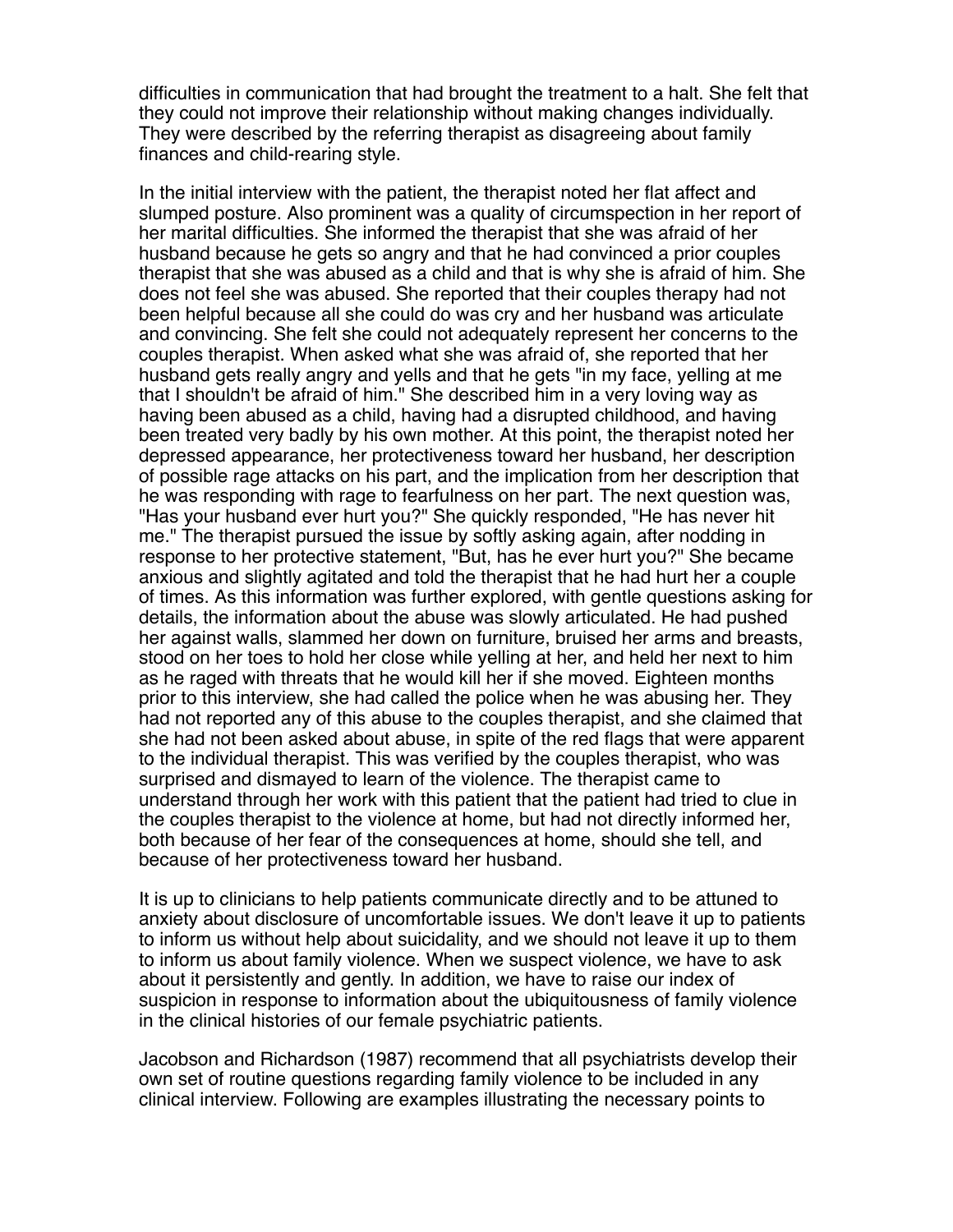cover:

Ask first about circumstances. Who, what, where, when, and how long are reasonable, specific, and concrete questions.[g]

Ask about perceived effects. Were you frightened, were you hurt, and did you tell anyone?

Ask about specific levels of assault, including sexual assault,[h] keeping in mind that our patients, like ourselves, are not likely to define violence at home in the same language as violence between strangers. For example, if you ask a woman if her husband has raped her, you are less likely to get accurate information because most people do not define forced sex between marital partners as rape. If you ask her first, "Have you ever had sex with your husband when you didn't want to?" and then, if she says yes, follow that with the question, "Were you physically forced to have sex[i] or to perform sexual acts against your will, or by threats of harm?" more accurate data will result.

When any violence in a family is identified, it can be considered a risk factor for other forms of family violence, and must lead to further assessment.

When abuse is occurring, it is appropriate to aid the woman in assessing the level of danger to herself and her family. Stuart and Campbell (1989) recommend informing abused patients about risk factors that have been associated with eventual homicide in wife-battering relationships, including: controlling behavior such as forbidding the woman to have friends or to visit family; sexual jealousy; threats of suicide by the partner; and murder/suicide threats.

# **When should we be asking? The case for routine inquiry**

While the focus of this article is on emergency medicine in psychiatric and medical emergency rooms, the guidelines for inquiries about family violence presented below are applicable to any medical practice, from family practice to psychiatry, psychology, and social work.

In addition to the years of recommendations from the American Medical Association for routine inquiry about family violence, since January 1992, emergency rooms have been required by Joint Commission on Accreditation of Health Care Organizations (JCAHO) to have protocols for inquiry about domestic violence. As of January 1994, hospitals in California are legally required not only to routinely inquire about family violence, but also to report domestic assault to the district attorney.[j]

A list of symptoms that may occur in women who are being beaten by their husbands is presented in Table 1. As is evident, almost any complaint that women bring to their physicians, psychiatrists, and emergency-care practitioners can be an indicator of abuse. Ranging from unexplained traumatic injuries, to affective and anxiety disorders, to somatic problems, sleep disturbances, drug or alcohol abuse, and chronic pain, the list is so inclusive that one rapidly reaches the conclusion that it makes sense to inquire about domestic violence as part of every routine clinical exam.

## **Once you know, then what?**

Most importantly, the physician must not expect to be able to solve the problem and must not be discouraged from offering aid by the realization that the problem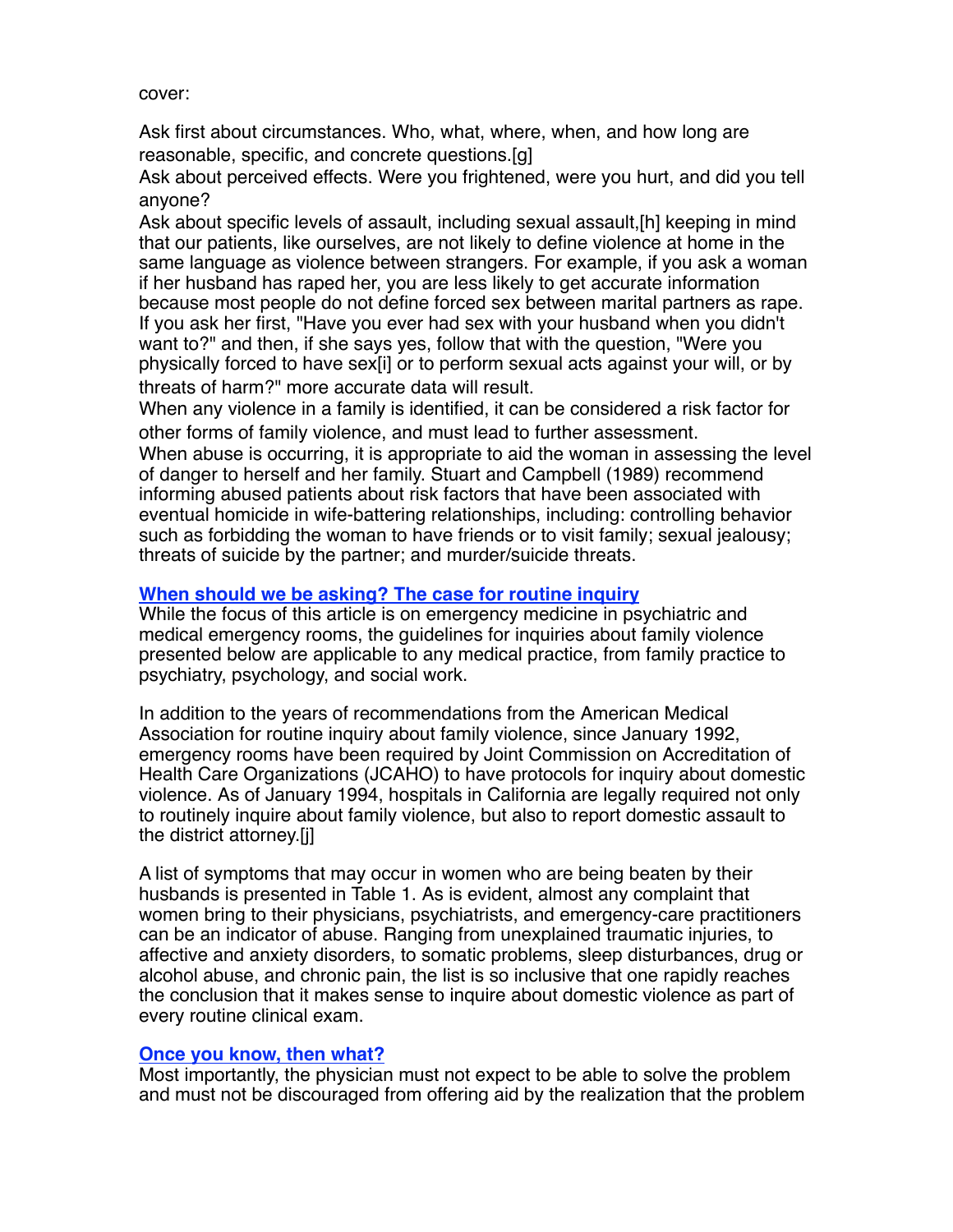is unlikely to be solved in any rapid, clear way. Given this reality, physicians can take certain steps that will help:

The physician can validate the woman's experience and sequelae by providing information about the frequency of victimization, the negative effects, the danger to her children, and the physician's professional opinion that, "no matter what," people should not be hurt and afraid in their homes. When the victim excuses her husband's violence, it can be very helpful for a physician, in a nonpunitive and nonjudgmental way, to empathize with her feelings for the batterer and to firmly state that understanding does not equal justification for his violence.

Treatment of acute symptoms and/or injuries can be initiated.

Documentation of the abuse will facilitate future interventions as well as provide support for legal measures, should the woman choose to pursue those.

The patient must be aided in assessing and planning for her own safety and for her children's safety, whether her immediate plan is to leave or to go back. Appropriate referral information should be available in all clinical settings, including community resources for legal aid, emergency shelter, children's services, and support groups for battered women.

Legal requirements regarding reporting of abuse in the respective states and communities must be met (cf. Council on Scientific Affairs, 1992; Feldman, 1992; Hendricks-Matthews, 1992; Randall, 1991).

While the most appropriate model of intervention may not be one of control, but of increasing the patient's ability to protect herself and her children, the physician may be constrained by legal requirements and/or concern for the physical safety of the woman and her children. Flitcraft, in an interview with Randall (1990), noted that "the very acknowledgment that domestic violence is going on and that you and she agree it is a serious problem, is a very powerful and therapeutic first step" (p. 943). One of the most important questions a physician can ask a woman who is being beaten is, "Are you safe at home?" All of us must begin asking.

a In any case, the woman leaving solves her problem, but not his. He will go on to batter another woman.

b For a review of lethal outcomes of wife battering, see the Council on Scientific Affairs (1992).

c For a thorough discussion of the application of attachment theory and a grief model of marital separation to battered women, see Campbell (1989).

d For the purposes of this article, I will be using countertransference to mean the whole of the therapist's attitudes and behavior toward the patient, including those in consciousness. For a lengthier discussion of the history of the concept and current usage, see Tyson (1986).

e Snell and coauthors (1964) wrote a classic article called "The Wifebeater's Wife: A Study of Family Interaction," illustrating the use of the concept of masochism to blame the victim of battering for her husband's violence. They considered her improved when she no longer sought protection from his violence and when she submitted to demands for sex under any circumstances, including the husband's drunkenness and/or violence.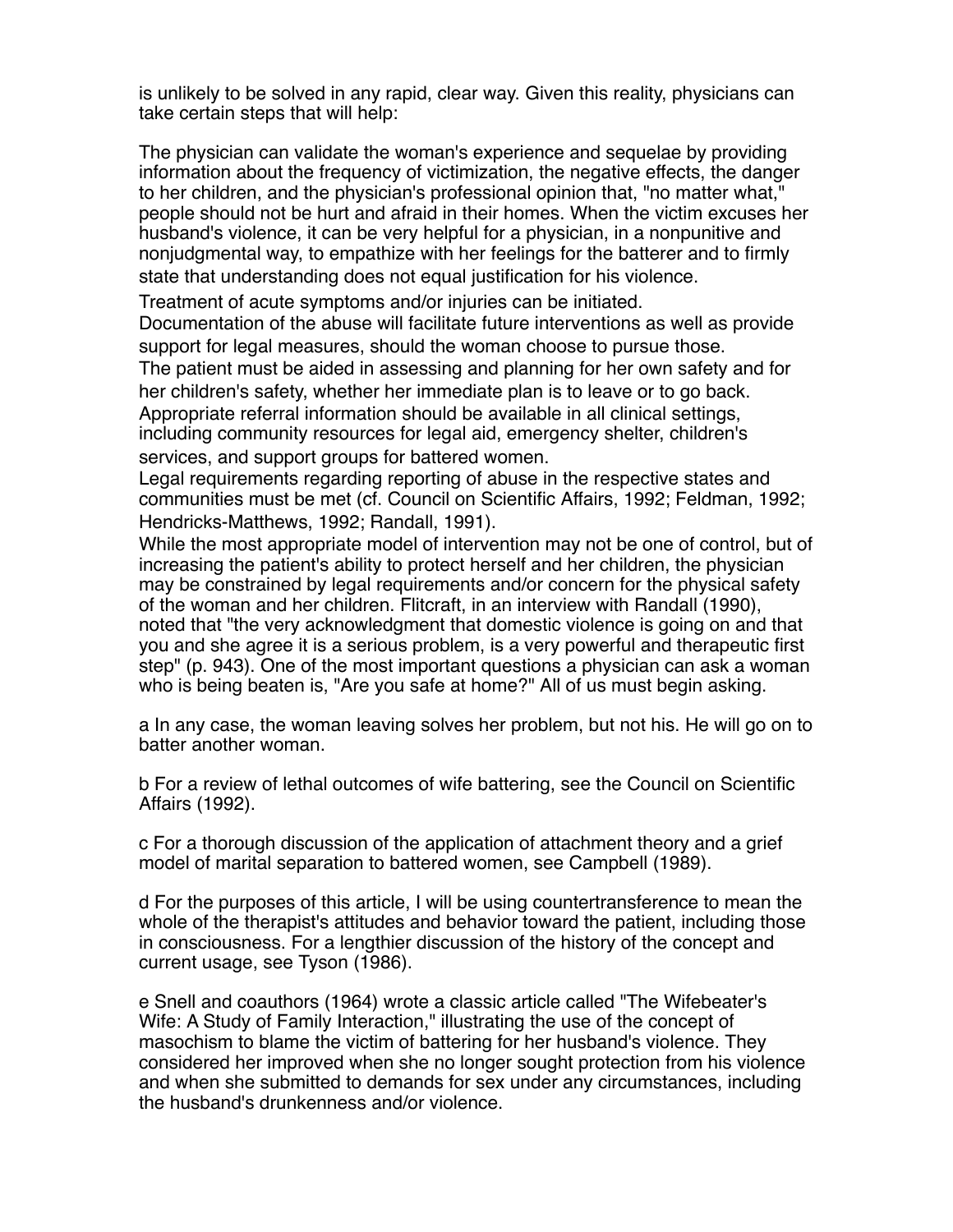f For detailed discussions of the similarity of battered women to concentration camp victims, hostages, and prisoners of war, see Herman (1992).

g Giving in to our wish to ask why is a manifestation of countertransference. To ask her, "Why is he hitting you?," places the onus on her to explain his violence and will interfere with the development of a therapeutic alliance.

h Studies of battered women have demonstrated that the incidence of sexual assault is very high (22-50%).

i For a detailed analysis of rape in marriage with case examples, see Finkelhor and Yllo (1983).

j Anecdotal suggest that the requirement to report in the absence of safeguards has had a chilling effect on female victims, who have become reluctant to seek treatment for injuries.

## **Table 1. Clinical indicators of abuse**

- 1. Depressive symptoms
- 2. Suicidal ideation or attempts
- 3. Anxiety symptoms
- 4. Chronic pain in back, pelvic region, chest, or neck
- 5. Unexplained traumatic injury
- 6. Fractures in various stages of healing
- 7. Somatic disorders, such as sleep disturbance, appetite disturbance, and gastrointestinal problems
- 8. Alcohol or drug abuse
- 9. Chronic use of pain medication or sleeping pills
- 10. Child abuse, by either parent
- 11. Alcohol abuse or depression or antisocial personality disorder in husband
- 12. History of abuse in either partner

Sources: Feldman, 1992; Hendricks-Matthews, 1992; Veltkamp & Miller, 1990.

# **References**

Arnold, J.F., & Jeffries, P.F. (1983). Spouse abuse. In R.B.Taylor (Ed.), Family medicine: Principles and practice (2nd ed., pp. 202-206). New York: Springer-Verlag.

Bland, R., & Orn, H. (1986). Family violence and psychiatric disorder. Canadian Journal of Psychiatry, 31, 129-137.

Burge, S.K. (1989). Violence against women as a health care issue. Family Medicine, 21, 368-373.

Campbell, J.C. (1989). A test of two explanatory models of women's responses to battering. Nursing Research, 38, 18-24.

Council on Scientific Affairs. (1992). Violence against women. Journal of the American Medical Association, 267, 3184-3189.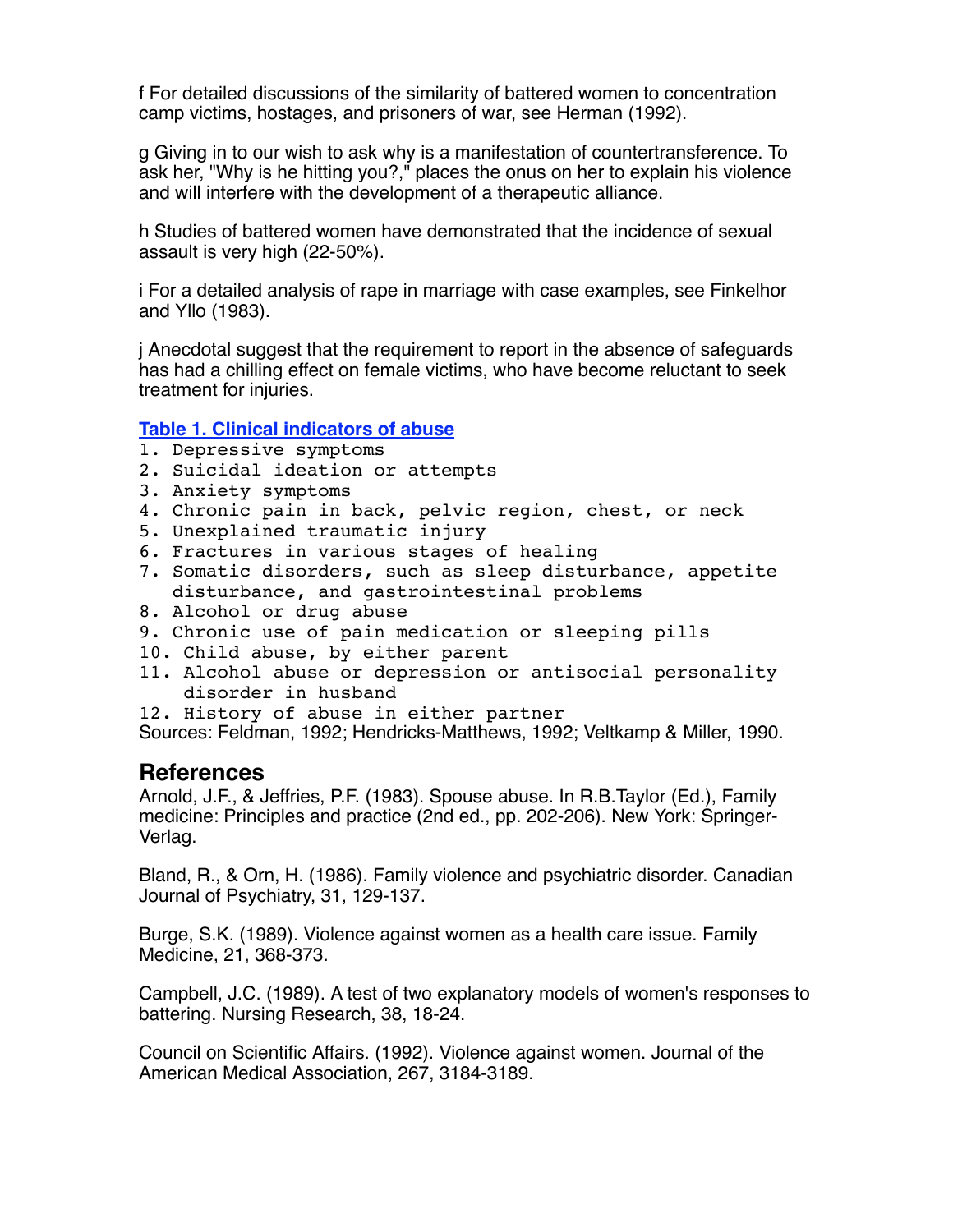Carmen, E.H., Rieker, P.P., & Mills, T. (1984). Victims of violence and psychiatric illness. American Journal of Psychiatry, 141, 378-383.

Davidovitch, J. (1990). Men who abuse their spouses: Social and psychological supports. Journal of Offender Counseling, Service, and Rehabilitation, 15, 27-44.

Dinwiddie, S.H. (1992). Psychiatric disorders among wife batterers. Comprehensive Psychiatry, 33, 411-416.

Dutton, D., & Painter, S.L. (1981). Traumatic bonding: The development of emotional attachments in battered women and other relationships of intermittent abuse. Victimology: An International Journal, 6, 139-155.

Emery, R.E. (1989). Family violence. American Psychologist, 44, 321-328.

Fantuzzo, J.W., DePaola, L.M., Lambert, L., Martino, T., Anderson, G., & Sutton, S. (1991). Effects of interparental violence on the psychological adjustment and competencies of young children. Journal of Consulting and Clinical Psychology, \$9, 258-265.

Feldman, M.K. (1992). Family violence intervention: Physician's find it's more than treating injuries. Minnesota Medicine, 75, 19-23.

Finkelhor, D., Gelles, R.J., Hotaling, G.T., & Straus, M.A. (1983). The dark side of families. Newbury Park, CA: Sage Publications.

Finkelhor, D., & Yllo, K. (1983). Rape in marriage: A sociological view. In D. Finkelhor, R.J. Gelles, G.T. Hotaling, & M.A. Straus (Eds.), The dark side of families (pp. 119-130). Beverly Hills, CA: Sage Publications.

Gelles, R.J., & Harrop, J.W. (1989). Violence, battering and psychological distress among women. Journal of Interpersonal Violence, 4, 400-420.

Gelles, R.J., & Straus, M.A. (1988). Intimate violence. New York: Simon and Schuster.

Hanks, S.M. (1993). Translating theory into practice: A conceptual framework for clinical assessment, differential diagnosis, and multi-modal treatment of maritally violent individuals, couples, and families. In E. Viano (Ed.), Intimate violence: International perspectives (pp. 157-176). Washington, DC: Hemisphere Publishing Corporation.

Harris, R.N., & Bologh, R.W. (1985). The dark side of love: Blue and white collar wife abuse. Victimology: An International Journal, 10, 242-252.

Hausner, R. (1993). Countertransference in the emergency situation. Unpublished manuscript.

Helton, A.S., McFarlane, J., & Anderson, E.T. (1987). Battered and pregnant: A prevalence study. American Journal of Public Health, 77, 1337-1339.

Hendricks-Matthews, M. (1992). Family physicians and violence: Looking back,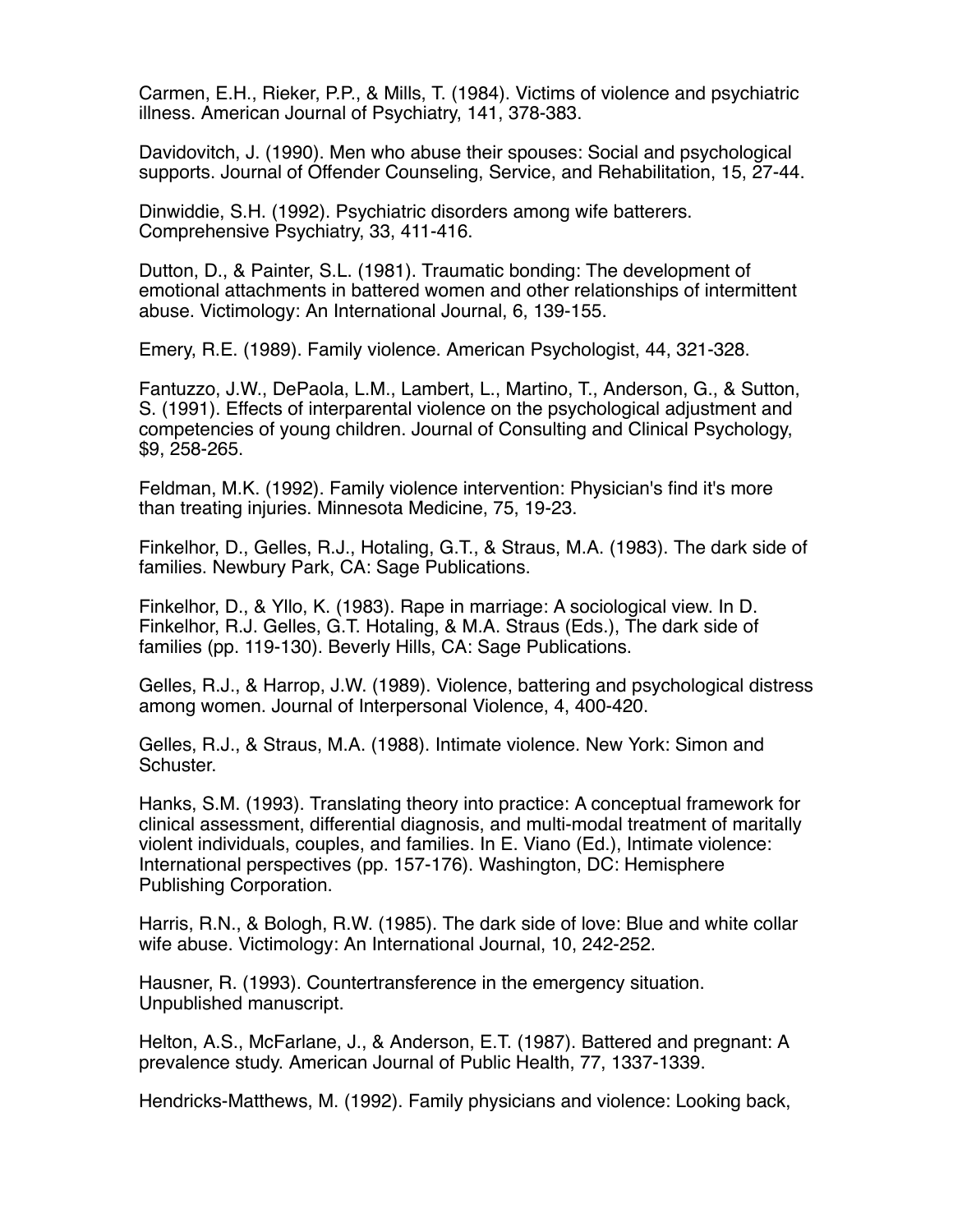looking ahead. American Family Physician, 45(5), 2033-2035.

Herman, J.L. (1992). Trauma and recovery: The aftermath of violence from domestic abuse to political terror. New York: Basic Books.

Hilberman, E. (1980). Overview: The wife-beater's wife reconsidered. American Journal of Psychology, 137(11) 1336-1347.

Hilberman, E., & Munson, K. (1977-1978). Sixty battered women. Victimology: An International Journal, 2,460-470.

Hoppe, K.D. (1967). The emotional reactions of psychiatrists when confronting survivors of persecution. Psychoanalytic Forum, 3, 187-196.

Hotaling, G.T., & Sugarman, D.B. (1986). An analysis of risk markers in husband to wife violence: The current state of knowledge. Violence and Victims, I, 101-124.

Hughes, H. (1988). Psychological and behavioral correlates of family violence in child witnesses and victims. American Journal of Orthopsychiatry, 58, 77-90.

Jacobson, A., & Richardson, B. (1987). Assault experiences of 100 psychiatric inpatients: Evidence of the need for routine inquiry, American Journal of Psychiatry, 144, 908-913.

Jaffe, P.G., Wilson, S.K., & Wolfe, D. (1989). Specific assessment and intervention strategies for children exposed to wife battering: Preliminary empirical investigation. Canadian Journal of Community Mental Health, 7, 157-163.

Jaffe, P.G., Wolfe, D.A., & Wilson, S.K. (1990). Children of battered women. Newbury Park, CA: Sage Publications.

Kochanska, G. (1991). Patterns of inhibition to the unfamiliar in children of normal and affectively ill mothers. Child Development, 62, 250-263.

McFarlane, J., Parker, B., Soeken, K., & Bullock, L. (1992). Assessing for abuse during pregnancy: Severity and frequency of injuries and associated entry into prenatal care. Journal of the American Medical Association, 67, 3176-3178.

Ogden, T. (1992). Projective identification and psychotherapeutic technique. New York: Jason Aronson.

Okun, L.E. (1986). Woman abuse: Facts replacing myths. Albany, NY: State University of New York Press.

Pfouts, J.H. (1978). Violent families: Coping responses of abused wives. Child Welfare, 57(2), 101-111.

Post, R.D., Willett, A.B., Franks, R.D, House, R.M., Back, S.M., & Weissberg, M.P. (1980). A preliminary report on the prevalence of domestic violence among psychiatric inpatients. American Journal of Psychiatry, 137, 974-975.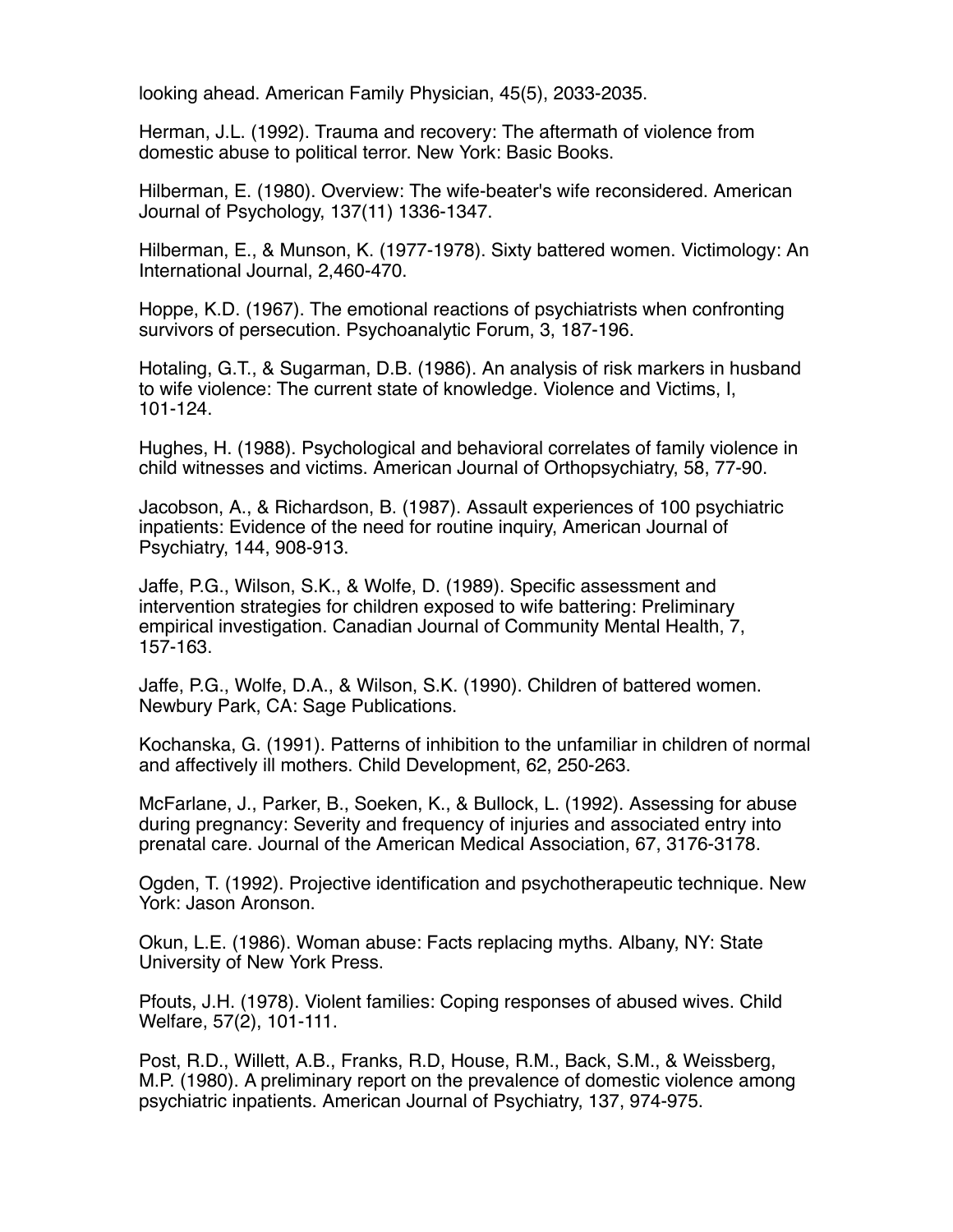Randall, T. (1990). Domestic violence intervention calls for more than treating injuries. Journal of the American Medical Association, 264, 939-940.

Randall, T. (1991). AMA joint commissions urge physicians to become part of the solution to family violence epidemic. Journal of the American Medical Association, 266(18), 2524-2527.

Reich, A. (1960). Further remarks on countertransference. International Journal of Psychoanalysis, 41, 389-395.

Rosenbaum, A., & Hoge, S. (1989). Head injury and marital aggression. American Journal of Psychiatry, 146, 1048-1051.

Rosenbaum, A., & O'Leary, D. (1981). Children: The unintended victims of marital violence. American Journal of Orthopsychiatry, 51,692-699.

Saltzman, I.E. (1990), Battering during pregnancy: A role for physicians. Atlanta Medicine, 64, 45-48.

Snell, J.E., Rosenwald, R.J., & Robey, A. (1964). The wifebeater's wife: A study of family interaction. Archives of General Psychiatry, 11, 107-112.

Stuart, E.P., & Campbell, J.C. (1989). Assessment of patterns of dangerousness with battered women. Issues in Mental Health Nursing, 10, 245-260.

Symonds, A. (1979). Violence against women: The myth of masochism. American Journal of Psychotherapy, 33, 161-173.

Symonds, M. (1975). Victims of violence: Psychological effects and aftereffects. Journal of the American Psychoanalytic Association, 35, 19-26.

Symonds, M. (1978). The psychodynamics of violence-prone marriages. American Journal of Psychoanalysis, 38, 213-222.

Tyson, R.L. (1986). Countertransference evolution in theory and practice. Journal of American Psychoanalytic Association, 34, 251-274.

Veltkamp, L.J., & Miller, T.W. (1990) Clinical strategies in recognizing spouse abuse. Psychiatric Quarterly, 61,179-187.

Violence education in family practice residency programs-United States, 1989. (1991), Morbidity and Mortality Weekly Report, 40, 428-430.

Walker, L. (1979). The battered woman. New York: Harper and Row.

Walker, L.E. (1983). Victimology and the psychological perspectives of battered women. Victimology: An International Journal, 8, 82-104.

<sup>~~~~~~~~</sup> By L. Eileen Keller, PhD

Dr. Keller is an Advanced Candidate at the San Francisco Psychoanalytic